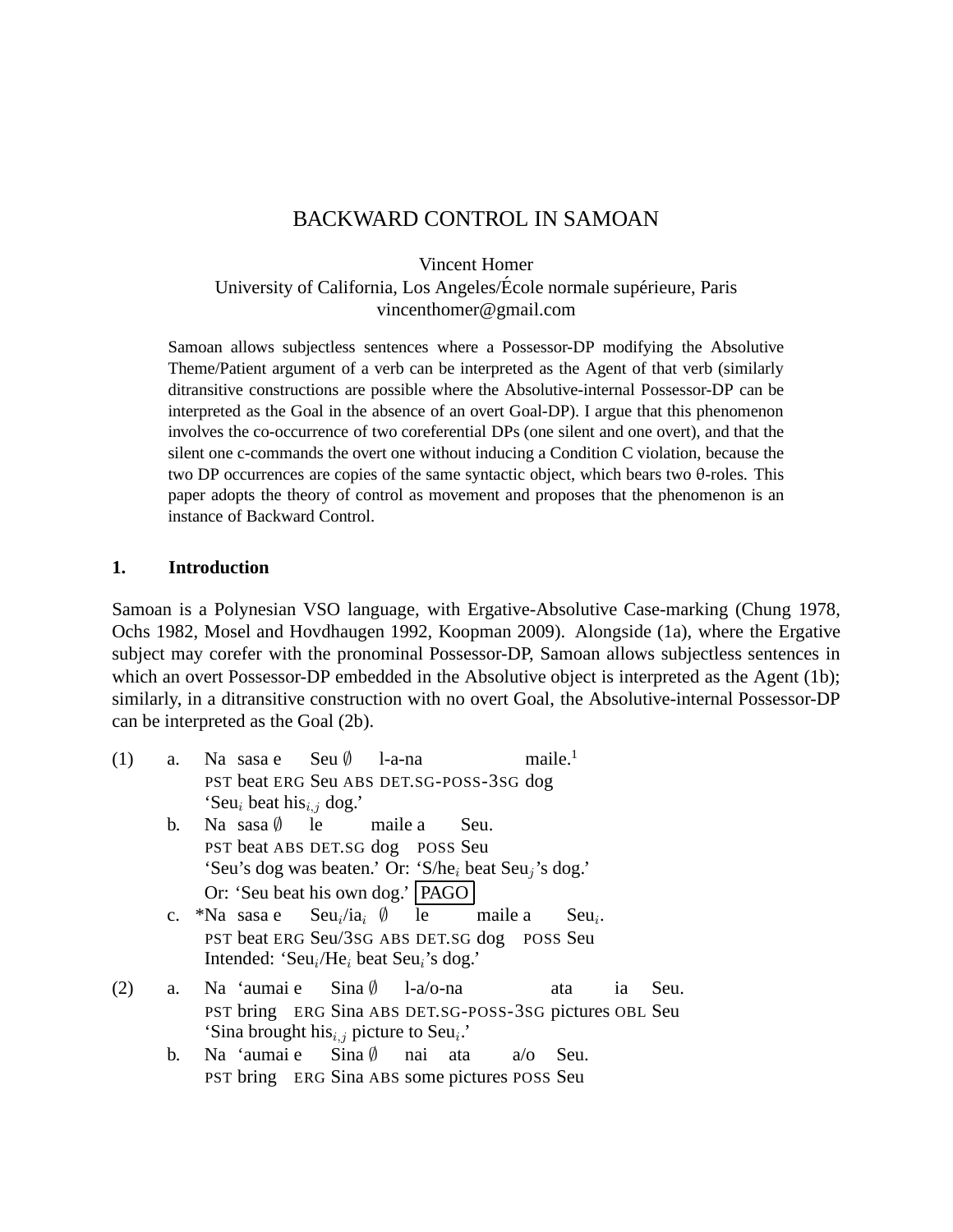'Sina brought pictures of Seu/Seu's.' Or: 'Sina brought pictures of  $\text{Seu}_i/\text{Seu}_i$ 's to him $_i$ .' **PAGO** Not: 'Sina brought pictures of  $Seu_i/Seu_i$ 's to him/her<sub>j</sub>.'

Explaining the readings in (1b) and (2b) where an overt Possessor-DP bears an Agent (Goal resp.) θ-role (henceforth PAGO readings, short for Possessor-Agent-Goal<sup>2</sup> ) is the goal of this paper.<sup>3</sup> PAGO sentences of the (1b) type pose the following problem: it looks like the Possessor-DP corefers with a silent DP that c-commands it, leading one to expect ungrammaticality due to a Condition C violation when the Possessor-DP is an R-expression. There are two main avenues to solve the problem: either (i.) coreference is only apparent, i.e. a single DP denoting Seu is merged in one θ-position and is interpreted as having two θ-roles (Possessor-and-Agent); or (ii.) there are two mergers of DPs denoting Seu but they are such that they don't create a Condition C effect. I show that the first option is untenable because of evidence of the presence in the syntax of a silent Agent-DP distinct from the Possessor-DP (section 3). The second option splits into two (section 4): the silent DP is either a coreferential *pro* or a copy of the Possessor-DP. I argue in favor of the latter (two DP-mergers but a single syntactic object) as it is the only viable way to account for the lack of Condition C effect in (1b); and also the only way, given that the silent copy is, in the proposal advanced here, a *controlled* one, to capture the fact that a silent Goal-DP taking up a discourse referent can only remain silent if it corefers with an Absolutive-internal Possessor-DP, that is if it occurs in a PAGO sentence of the (2b) type (in other words, Oblique pronouns cannot be pro-dropped outside of PAGO).

### **2. The Proposal: Backward Control**

A key element of my proposal is that the Possessor-DP—let us call it  $\beta$ —in PAGO sentences corefers with an Agent or Goal-DP—let us call it  $\alpha$ —which is syntactically represented, but is left unpronounced (in other words, it gets deleted at PF). The challenge is to explain the co-occurrence in core syntax of two coreferential DPs, one of which c-commands the other and remains silent, without inducing a Condition C effect (1b). I argue that  $\alpha$  and  $\beta$  are in fact two copies of the same DP, with  $\alpha$  the head of an A-chain whose tail is  $\beta$ . The theory of control as movement (Hornstein 1999) provides the tools that we need: it explains why one of the coreferential DPs remains silent, and it accounts for the obviation of Condition C.

Let us see how. The main tenet of Hornstein's theory of control is that the Principles-and-Parameters formulation of the θ-Criterion and of the Projection Principle is obsolete in the Min-

<sup>&</sup>lt;sup>1</sup> Notice that the possessive marker  $o$  denotes inalienable possession or the Noun-Theme relation, while the marker  $a$ denotes alienable possession.

<sup>&</sup>lt;sup>2</sup> Pago is also the birthplace of my main consultant, John Fruean, to whom I am very grateful for sharing his language with me. I also thank my other consultants, Sefulu Gaugau and Lagi Coe, as well as Hilda Koopman, Diane Massam, Maria Polinsky, Eric Potsdam, Dominique Sportiche and Kie Zuraw, the participants to the 2007-2008 Field Methods class at UCLA, and the audiences at CLS 2009 and AFLA 2009.

<sup>3</sup> For earlier descriptions of the phenomenon, see Mosel (1991), Mosel and Hovdhaugen (1992), Duranti and Ochs (1996); and for descriptions of eerily similar facts in an unrelated family, i.e. Zapotecan, see Black (1996), Avelino et al. (2004) and Foreman (2006).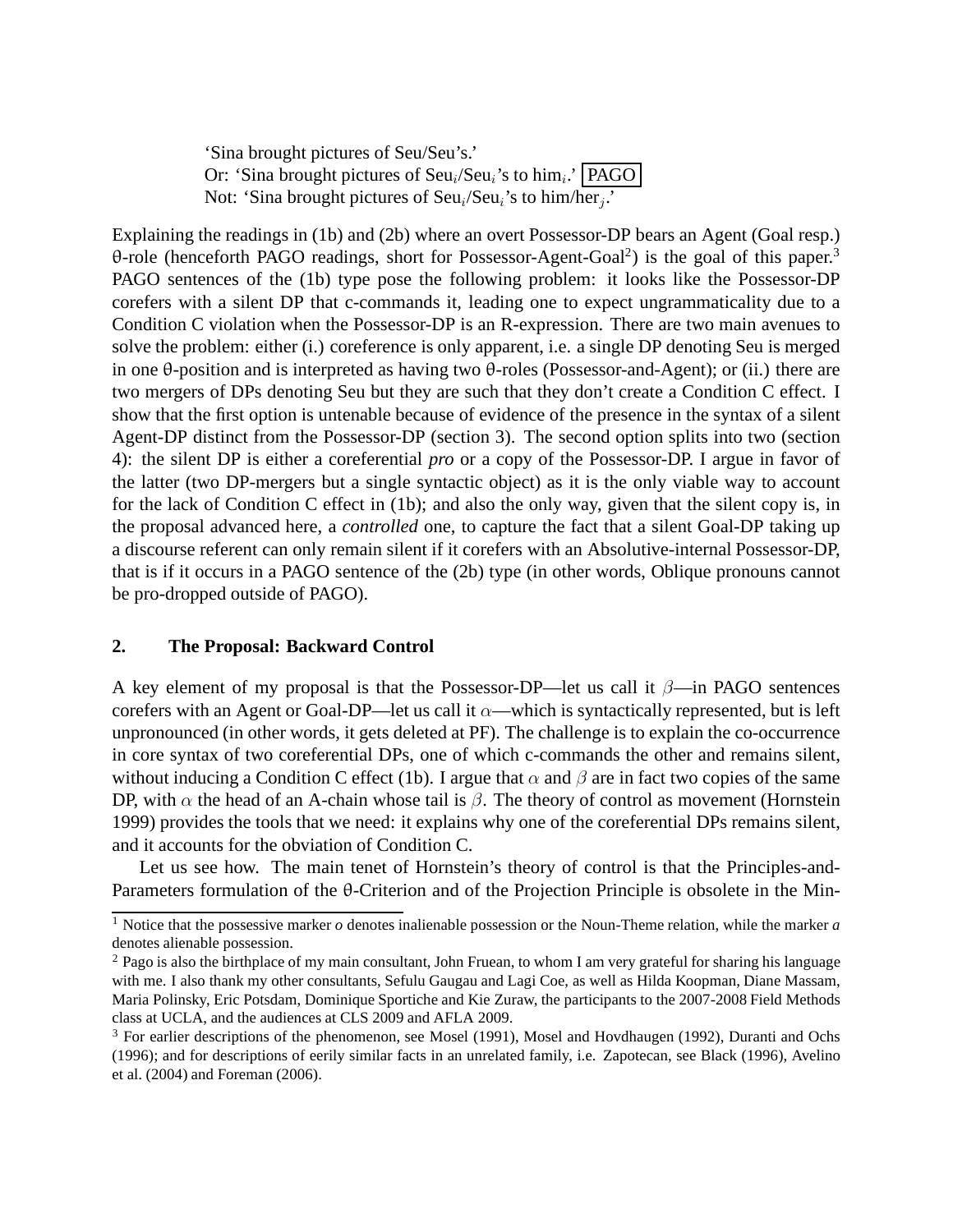imalist Program: absent D-Structure, two assumptions of P&P can be abandoned, namely the biuniqueness between arguments and θ-roles, and the ban on movement into θ-positions. In Hornstein's theory, θ-roles are features of verbs, and a given DP bears a θ-role by checking the θ-role feature of a verb that it merges with (there is no upper bound on the number of θ-role features a DP can check).

In PAGO sentences, an A-chain is formed by movement of the Possessor-DP out of the Absolutive into a c-commanding θ-position (Agent or Goal, given the order of merger Agent>Goal>Theme). This movement, I claim, is Possessor-raising, and I follow Landau (1999) in characterizing Possessorraising as A-movement.<sup>4</sup> The silent coreferential DP should be conceived of as a *covert* copy of the Possessor-DP; the covert copy c-commands the overt one; no Condition C effect is to be expected from the interaction of copies of the same DP. What is so peculiar about Samoan is the fact that it is the higher copy that gets deleted at PF: in other words, Samoan offers an example of Backward Control, where an overt copy controls a structurally higher one, a phenomenon documented in Tsez, Japanese, Brazilian Portuguese and Malagasy a.o. (Polinsky and Potsdam 2002a, 2002b, 2006, Fukuda 2008). The following simplified tree summarizes my proposal.



#### **3. Against Reductionist Accounts**

#### 3.1. Against Genitive Subjects

My proposal crucially assumes the co-occurrence of two DPs; in defending it, I will argue against what I call reductionist accounts, which hold that only one DP occurrence is necessary for the PAGO reading to emerge (in this sense, my account, which posits two copies one of which is silent, is not reductionist). One such possible reductionist account (henceforth the Genitive Subject Hypothesis) can be ruled out right off the bat: it holds that Seu in (1b) is in fact the Genitive-marked

<sup>&</sup>lt;sup>4</sup> I use the term Possessor-raising, an equivalent of External Possession, but it should be clear that I do not assume that this movement is restricted to Possessors. It can actually target the Theme or the Agent argument of a Noun, which is also the case e.g. in Korean, cf. Vermeulen (2005). The possessive markers are used to denote Possession in the strict sense, as well as more abstract Possessive relations, such as the Noun-Theme relation in the case of *o.*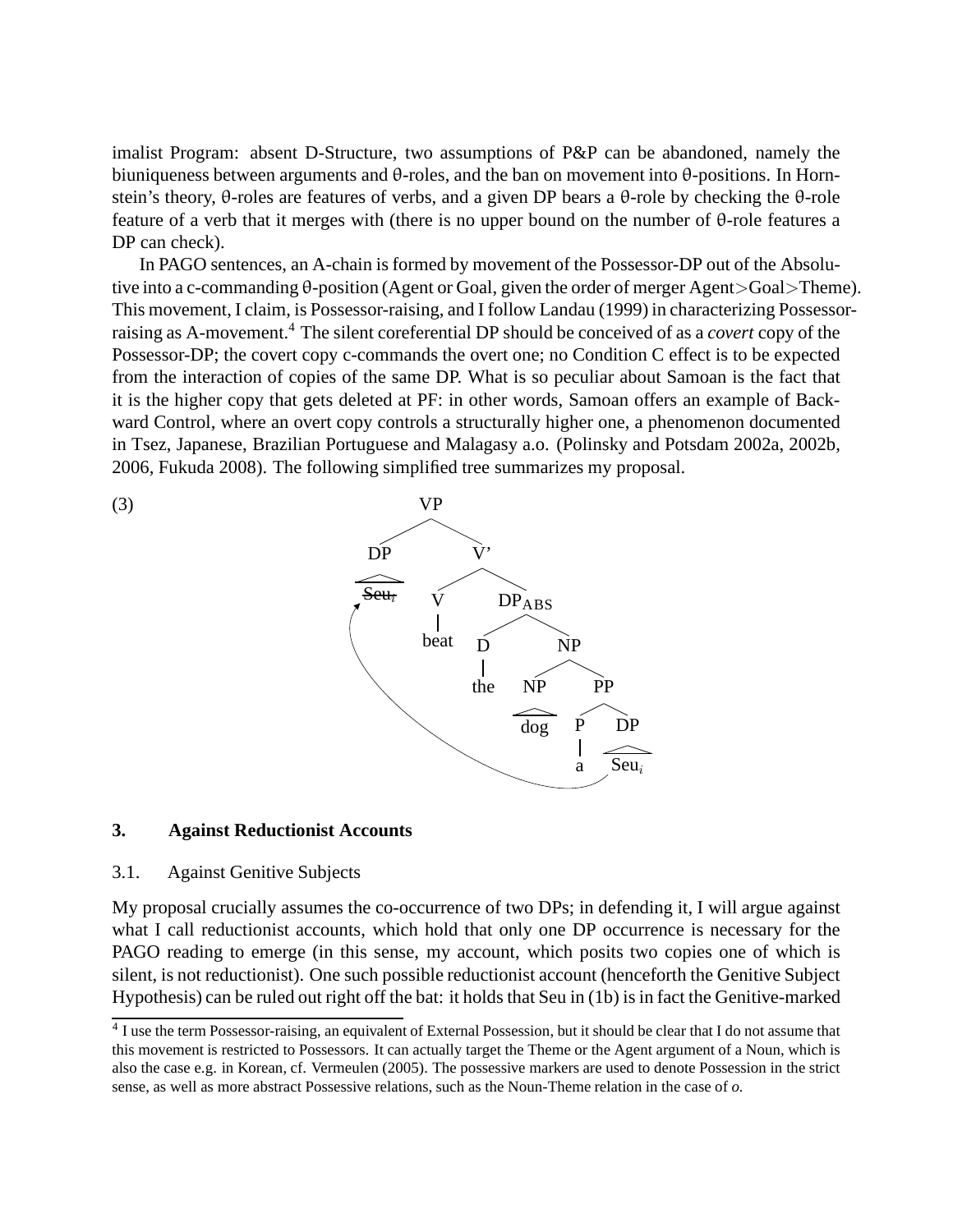subject of the sentence (assuming that the Genitive Case can alternate with the Ergative Case). I see at least three reasons to reject this view:

1. If what I describe as a Possessor-DP is in fact a subject in (4) when the PAGO reading obtains, why can (and in fact must) it be interpreted as a Possessor? Notice that overt Ergative subjects are not, in and of themselves, interpretable as Possessors (5), whereas in (4), the possessive reading is possible and in fact mandatory when Seu is interpreted as the Agent.

- $(4)$ PST beat ABS DET.SG dog POSS Seu sasa ∅ le maile a Seu. 'Seu's dog was beaten.' Or: 'S/he<sub>i</sub> beat Seu<sub>j</sub>'s dog.' Or: 'Seu beat his own dog.' PAGO Not: 'Seu beat a dog.'
- $(5)$ PST beat ERG Seu ABS DET.SG dog sasa e Seu ∅ le maile. 'Seu beat a dog.' Not: 'Seu beat his own dog.'

2. Why is coreference possible with a silent Goal (2b)?

3. Finally, PAGO Possessors surface where regular Possessor-DPs appear (post-nominally for lexical DPs (4) and pre-nominally for pronouns (6b)), and, unlike subjects, they form a surface constituent with the Absolutive argument (witness topicalization and *wh-*movement in (7)).<sup>5</sup>

| (6) | a. | Seu $\emptyset$<br>le<br>*Na sasa a<br>maile.                                |  |  |  |  |  |  |  |
|-----|----|------------------------------------------------------------------------------|--|--|--|--|--|--|--|
|     |    | PST beat POSS Seu ABS DET.SG dog                                             |  |  |  |  |  |  |  |
|     | b. | Na sasa $\emptyset$<br>l-a-ʻu<br>maile.                                      |  |  |  |  |  |  |  |
|     |    | PST beat ABS DET.SG-POSS-1SG dog                                             |  |  |  |  |  |  |  |
|     |    | 'My dog was beaten.' Or: 'S/he beat my dog.'                                 |  |  |  |  |  |  |  |
|     |    | Or: 'I beat my own dog.'   PAGO                                              |  |  |  |  |  |  |  |
| (7) | a. | maile $a$ <sup>*</sup> e<br>$\Omega$ le<br>Seu na<br>sasa.                   |  |  |  |  |  |  |  |
|     |    | TOP DET.SG dog POSS/ERG Seu PST beat                                         |  |  |  |  |  |  |  |
|     |    | 'It is Seu <sub>i</sub> 's dog that was beaten/that s/he <sub>i</sub> beat.' |  |  |  |  |  |  |  |
|     |    | Or: 'It is his own dog that Seu beat.'   PAGO                                |  |  |  |  |  |  |  |
|     | b. | ata $o/*e$<br>le<br>Seu na 'oti?<br>'O lea                                   |  |  |  |  |  |  |  |
|     |    | TOP thing DET.SG picture POSS/ERG Seu PST cut                                |  |  |  |  |  |  |  |
|     |    | 'Which picture of $Seu_i$ was cut?/did s/he <sub>i</sub> cut?'               |  |  |  |  |  |  |  |
|     |    | Or: 'Which picture of himself did Seu cut?'   PAGO                           |  |  |  |  |  |  |  |

 $5$  The fact that the Possessor-DP forms with the Absolutive a surface constituent which can be  $\bar{A}$ -moved suggests that PAGO subsumes what the literature on Polynesian labels Genitive-relative constructions (Herd et al. 2005), i.e. relative clauses whose head noun is modified by a Possessor-DP coreferential with the silent embedded subject. I leave for future research the execution of the envisioned reduction.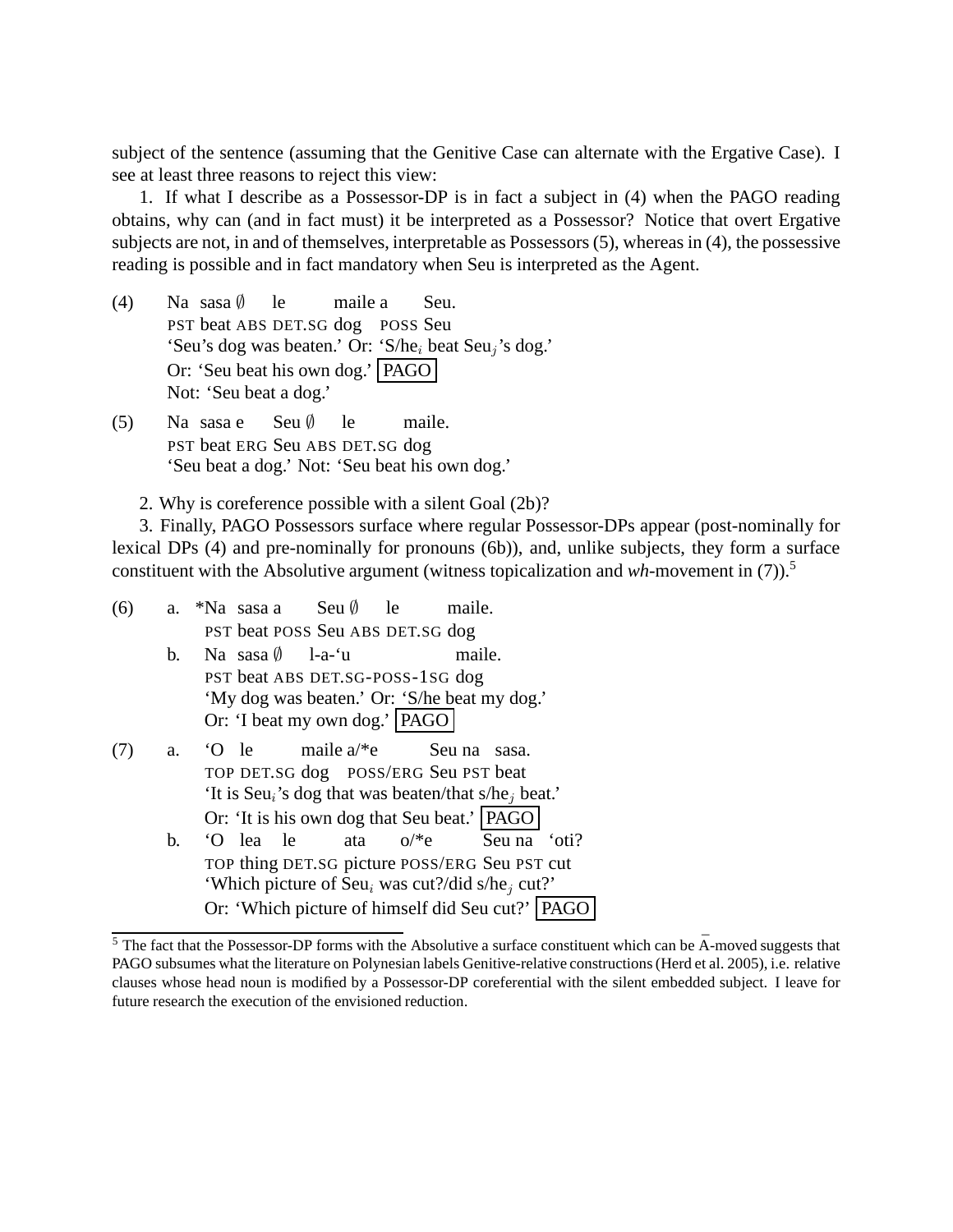#### 3.2. Presence of the Coreferential DP

I claim that in PAGO sentences, there are two representations of the same syntactic object (one is overt, and the other is covert). Yet in the presence of a sentence that lacks an overt subject, and given that Samoan does not have overt voice morphology (8), it is tempting to analyze PAGO sentences as short passives:<sup>6</sup> it is this alternative hypothesis that I will refute in this section.

 $(8)$ PST eat ABS DET.SG girl 'ai ∅ le teine. 'The girl ate.' Or: 'The girl was eaten.'

My claim that the coreferential DP is syntactically present in PAGO sentences rests on four pieces of evidence: (i.) PAGO sentences are more informative than short passives (the identity between the Agent (or Goal) and the Possessor is part of the *assertive content* of the sentence); (ii.) verbs can agree in number with the silent DP; (iii.) a floated quantifier (*'uma* 'all') can be associated with the silent DP; (iv.) the Agent (or Goal) can be pronominal-bound in PAGO sentences containing a quantified Possessor-DP.<sup>7</sup>

3.2.1. Informativeness

Observe (1b), repeated as (9) below:

 $(9)$ PST beat ABS DET.SG dog POSS Seu sasa ∅ le maile a Seu. 'S/he<sub>i</sub> beat Seu<sub>j</sub>'s dog.' Or: 'Seu's dog was beaten.' Or: 'Seu beat his own dog.' PAGO

Samoan is pro-drop for 3<sup>rd</sup> person (subject and DO); one reading of (9) clearly involves a dropped subject pronoun (*'S/he*<sup>i</sup> *beat Seu*<sup>j</sup> *'s dog.'*). Now suppose that the other two interpretations are ones of a short passive sentence which thus literally says *'Seu's dog was beaten'.* Then there is no such thing as a special PAGO reading, and the sentence does not assert that Seu is guilty of beating his own dog; but it can be true in a situation where he is indeed guilty; yet, true though it may be, the sentence will not be informative enough as an answer to the question *'What did Seu do?'*. As a matter of fact, the following discourse turns out to be felicitous, so it must be the case that the fact that Seu is the beater is part of the assertive content of the sentence:

(10) *(Context: Seu was walking his dog; the dog saw a horse, panicked and bit Seu.)* Q: So what did Seu do? A: Na sasa ∅ PST beat ABS DET.SG dog POSS Seu le maile a Seu.

<sup>&</sup>lt;sup>6</sup> This is not to say that short passive sentences do not have a syntactically represented subject; in fact they do, but their subject is most likely a PRO<sub>arb</sub>: PRO<sub>arb</sub> is not the kind of object whose properties can explain the facts discussed in this section, namely informativeness, agreement, licensing of floated quantifiers and pronominal binding.

 $^7$  (iv.) is just a neutral description at this point: later in this paper I argue that it is the silent copy, the controllee, that binds the overt copy interpreted as a variable.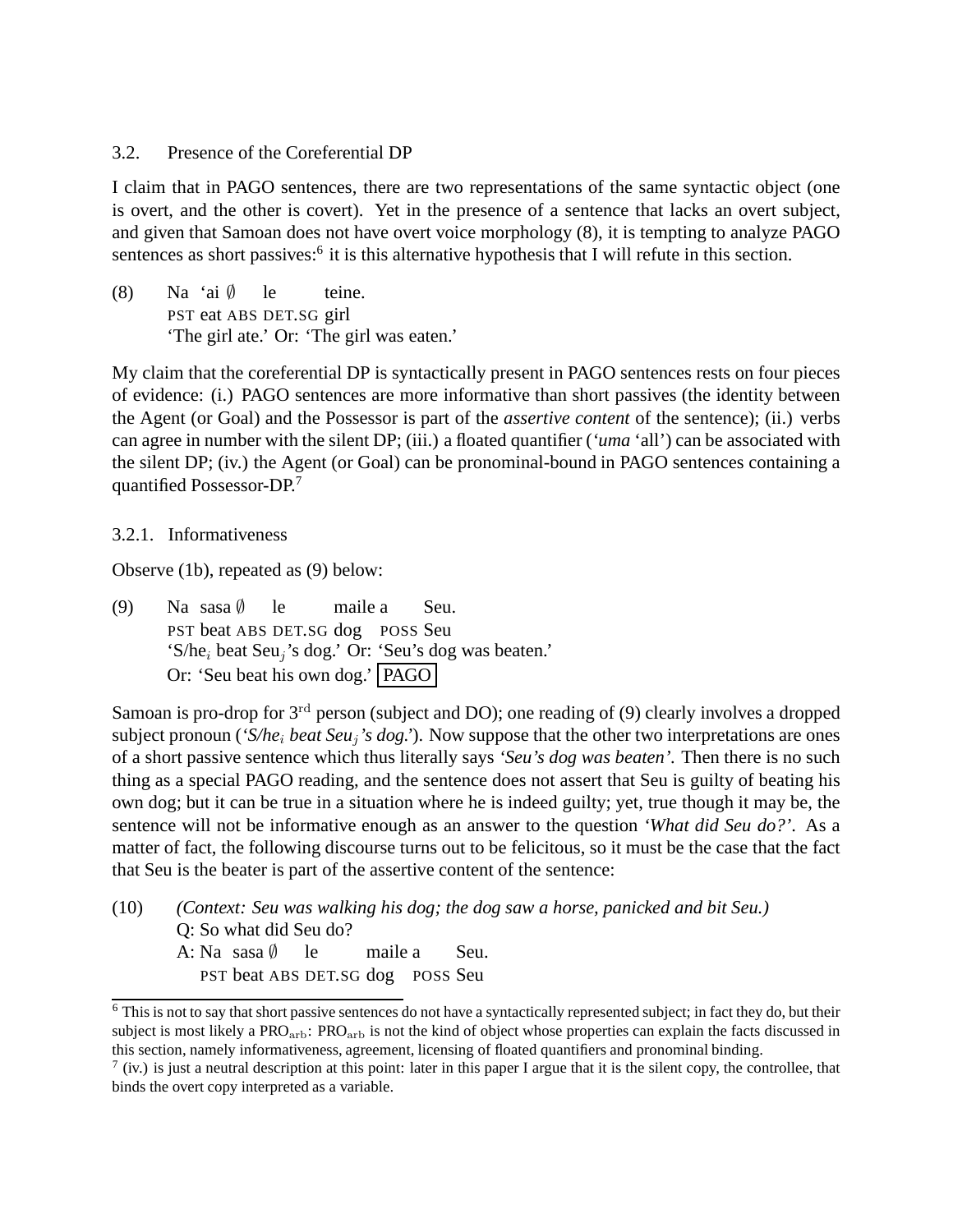'Seu<sub>i</sub> beat his<sub>i</sub> dog.' | PAGO |

### 3.2.2. Agreement

A relatively small number of verbs (e.g. *tuli* 'chase', *pese* 'sing') exhibit overt plural agreement morphology, which consists in partial reduplication (a mechanism that applies to certain adjectives, e.g. *loa* 'old' as in *tamāloa* sg., *tamāloloa* pl., 'man'). The verbs that do show agreement need not do so (11); verbs agree with their external arguments, be they Absolutive or Ergative, not with their internal arguments (12).

- $(11)$ PST (PL~)sing ERG DET.PL boy-PL~old ABS DET.SG song (pe~)pese e ∅ tam<mark>ā-lo∼loa</mark> Ø le pese. 'The men sang a song.'
- $(12)$ PST (PL~)sing ERG DET.SG boy-old ABS DET.PL song (\*pe~)pese e le tam<mark>ā-loa</mark> Ø  $\emptyset$ pese. 'The man sang songs.'

Moreover, verbs do not agree with Absolutive-internal Possessors: in (13), the Possessor of the Absolutive argument is plural (*Ioane ma Sina*), but, unsurprisingly, the verb *pese* 'sing' cannot inflect for number, since its subject *Seu* is singular.

 $(13)$ PST (PL~)sing ERG Seu ABS DET.SG song POSS John and Sina (\*pe~)pese e Seu ∅ le pese a Ioane ma Sina. 'Seu sang John and Sina's song.'

The comparison between (13) and (14) is instructive: both contain a plural Possessor, but only in the latter, which is a PAGO sentence (it contains no overt subject), is verbal agreement possible.

 $(14)$ PST (PL~)sing ABS DET.SG song POSS John and Sina (pe~)pese ∅ le pese a Ioane ma Sina. 'John and Sina sang their common song.' PAGO

Plural marking on the verb is thus a diagnostic for the presence of a silent subject in PAGO constructions such as (14): in (14), the verb *pese* 'sing' can reduplicate for number agreement under the coreferential interpretation, even though there is no overt subject. The trigger of agreement is not the plural Possessor-DP *Ioane ma Sina*, but rather the DP subject coreferential with it. The fact that agreement is optional under the coreferential interpretation is not surprising since plural agreement is optional with overt subjects.

# 3.2.3. Floated Quantifiers

The postnominal plural universal quantifier *'uma* 'all' (15a) can float from various DPs, e.g. Ergative ones (15b).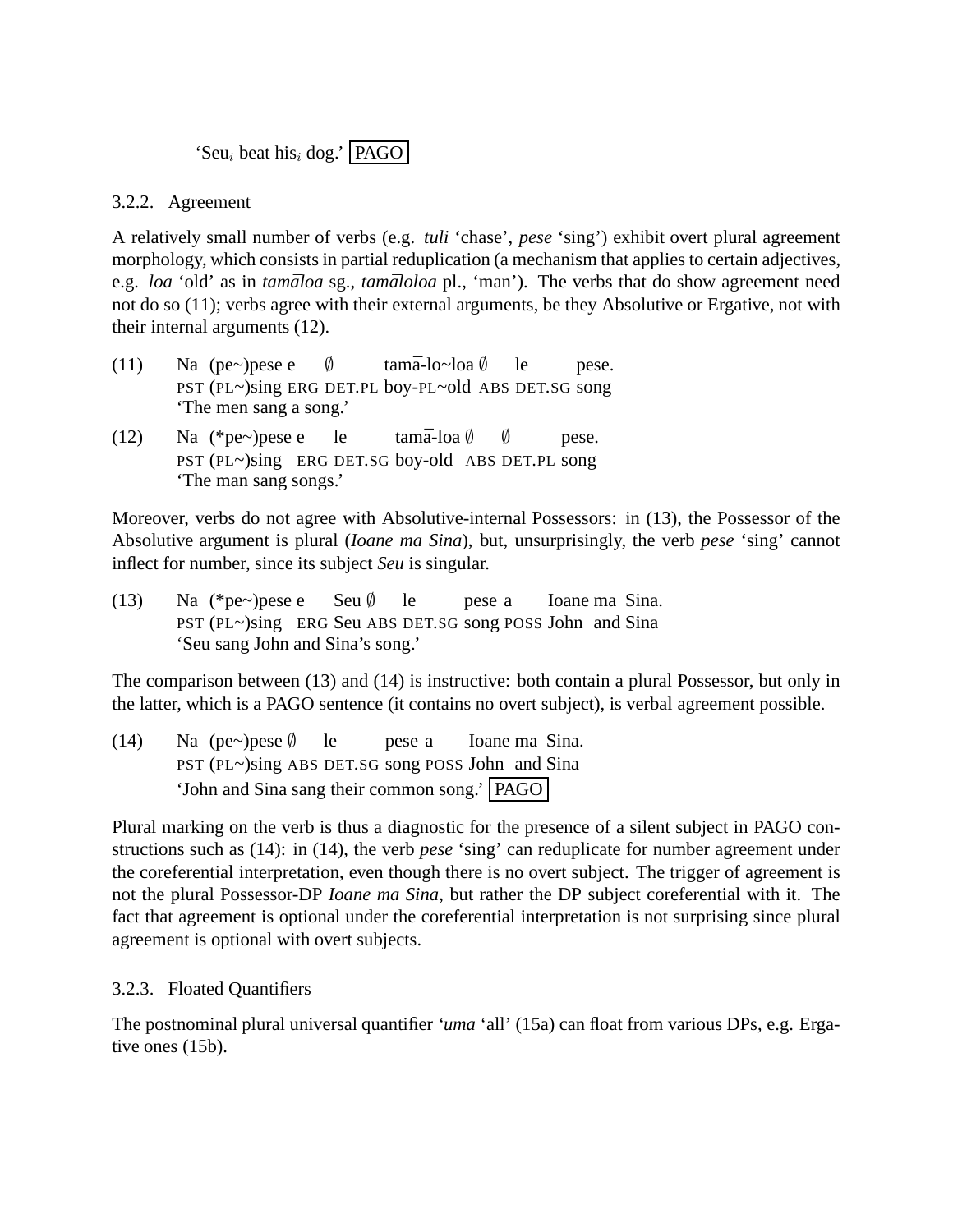- $(15)$  a. PST push away ERG DET.PL children all tūlei ese e ∅ tamaiti 'uma ∅ ABS DET.SG book E one le tusi e tasi. 'All the children pushed away one book.'
	- b. Na tūlei ese 'uma e PST push away all ERG DET.PL children ABS DET.SG book E one ∅ tamaiti ∅ le tusi e tasi. 'The children all pushed away one book.'

The important contrast is the following: whereas *'uma* is grammatical when associated with the distant Possessor-DP in the PAGO sentence (16), it is illicit in (17), which differs from the former by the presence of an overt subject *e Ioane* (being singular, the latter is not eligible for association with *'uma*).

- $(16)$ PST PL~sing all pe~pese 'uma ∅ ABS DET.SG song POSS DET.PL boy-PL~old le pese a  $\emptyset$ tamā-lo~loa. 'All the men<sub>i</sub> sang their<sub>i</sub> song.' **PAGO**
- $(17)$ PST sing all pese (\*'uma) e ERG John all Ioane (<sup>\*</sup>'uma) Ø ABS DET.SG song POSS DET.PL boy-PL~old le pese a ∅ tamā-lo~loa. 'John sang the song of all the men.'

It thus appears that *'uma* (i.) can be associated with a DP denoting the singers in (16), (ii.) can be associated with an Ergative subject (15b), but (iii.) cannot float from a Possessor-DP contained in the Absolutive object of a transitive verb (17). It follows that the associate of *'uma* in (16) is not in fact the Possessor-DP itself but a (silent) subject coreferential with it. Association with *'uma* is therefore a sign that a subject is syntactically represented in the PAGO sentence (16). The fact that the verb of this sentence is inflected for number, given the impossibility for Absolutive-internal DPs to trigger agreement discussed in 3.2.2, corroborates this conclusion.

# 3.2.4. Pronominal Binding

Observe (18) below: it has one reading in which the owners of the dogs are the beaters, and for that reason this reading is a PAGO one ((19) makes the same point).

| (18) | Na sasa $\emptyset$ le maile a $\emptyset$ tama-lo~loa ta'itasi. |                                                       |  |           |  |                                                                                   |  |  |  |  |
|------|------------------------------------------------------------------|-------------------------------------------------------|--|-----------|--|-----------------------------------------------------------------------------------|--|--|--|--|
|      | PST beat ABS DET.SG dog POSS DET.PL boy-PL~old each              |                                                       |  |           |  |                                                                                   |  |  |  |  |
|      |                                                                  | The dog that belongs to all the men was beaten.'      |  |           |  |                                                                                   |  |  |  |  |
|      | Or: 'S/he beat the dog that belongs to all the men.'             |                                                       |  |           |  |                                                                                   |  |  |  |  |
|      | Or: 'Each man beat his own dog.'   PAGO                          |                                                       |  |           |  |                                                                                   |  |  |  |  |
| (19) | Е                                                                | usu $\bar{a}$ ( <i>le</i>                             |  | pese a le |  | tagata ia.                                                                        |  |  |  |  |
|      |                                                                  | GENR sing EMPH ABS DET.SG song POSS DET.SG person INT |  |           |  |                                                                                   |  |  |  |  |
|      |                                                                  |                                                       |  |           |  | 'Each person should sing their own song.'   PAGO   (Duranti and Ochs 1996, ex. 7) |  |  |  |  |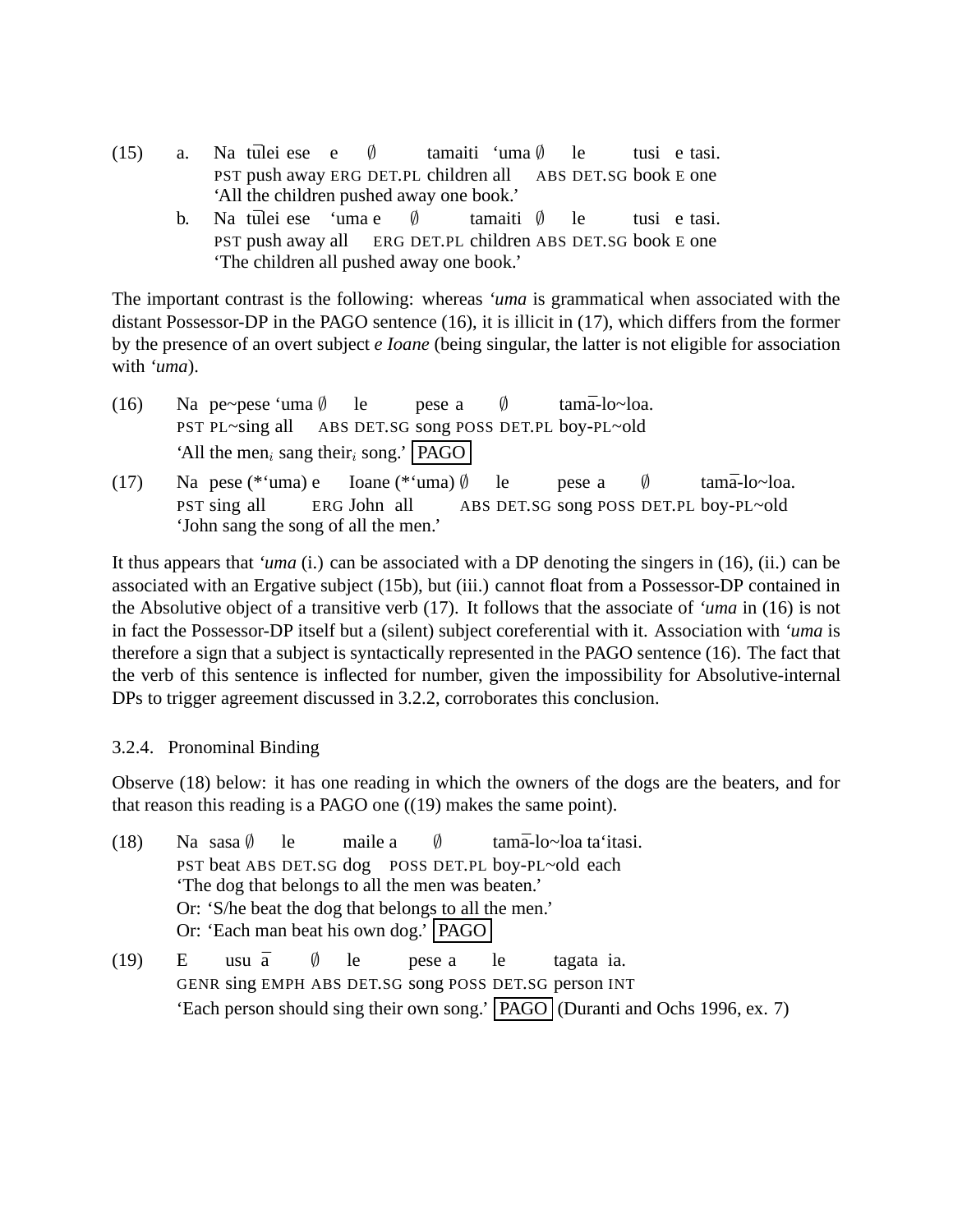Let us focus on this PAGO reading.<sup>8</sup> Importantly, a bound reading obtains, therefore the universal quantifier over individuals that the Possessor-DP contains binds some variable: sentence (18) says that each man *x* is such that *x* beat *x*'s dog. Explaining how this bound reading arises is not a trivial matter (see next section), but at this point it is safe to say that the explanatory options boil down to the following two:

- Option A: The subject is a *pro* which acts as a bound variable. There are several ways to implement this idea. Here is one, for the sake of concreteness (I will propose a slightly different scenario in 4.1.1, cf.  $(25)$ : the Q-DP [ $tamāloloa ta'itasi$ ] is not interpreted in its surface position but is at LF in an A-position from which it binds two variables, one in subject position, and one in the Possessor position (its base position). I follow Reinhart's generalization: pronominal binding can only take place from a c-commanding A-position (Reinhart 1983, Büring 2004).
- Option B: The subject of the sentence is a full DP: it is a copy of the Q-DP [tamaloloa *ta'itasi*]. At LF, the copy in the Possessor position acts as a variable bound by the subject. Given that Possessor-DPs in PAGO sentences are not Genitive subjects—in addition to its aforementioned flaws, the Genitive Subject Hypothesis leaves unexplained the bound reading—one has to imagine that there are two occurrences of the Q-DP, one in subject position and another one in Possessor position, only one of which gets interpreted as a quantifier, while the other is interpreted as a variable. This option is the one I will argue for in the remainder of this paper. In Hornstein's theory of control as movement, quantified controllers bind lower copies which are interpreted as variables. Samoan shows that Backward Control with quantified DPs (the quantified controllee is the binder) is possible, *pace* Cormack and Smith (2004).

Bound readings are also possible with silent Goals in PAGO sentences, and the two options A and B are *mutatis mutandis* adequate here. Let us consider (20): imagine that the speaker is a wedding photographer, who asks her assistant to bring each man who was present at the ceremony some pictures of himself.

(20) 'Aumai ∅ Bring ABS some pictures POSS DET.PL boy-PL~old each nai ata o ∅ tamā-lo~loa taʻitasi. 'Bring [each man]<sub>i</sub> some pictures of himself<sub>i</sub>.'  $\Box$ PAGO

Before we decide which of the two options is correct, it is important to notice for the time being that they have one important feature in common, namely they require that an Agent (or a Goal) be represented in the sentence: Option A says that the subject (the indirect object resp.) acts as a bound variable, therefore is a *pro-*form, while Option B holds that there are two coreferential DPs in the syntax, only one of them, *viz* the subject (the IO resp.), is interpreted as a quantifier.

<sup>&</sup>lt;sup>8</sup> There is actually a fourth reading, also a PAGO one, such that there is a single dog beaten by all his owners.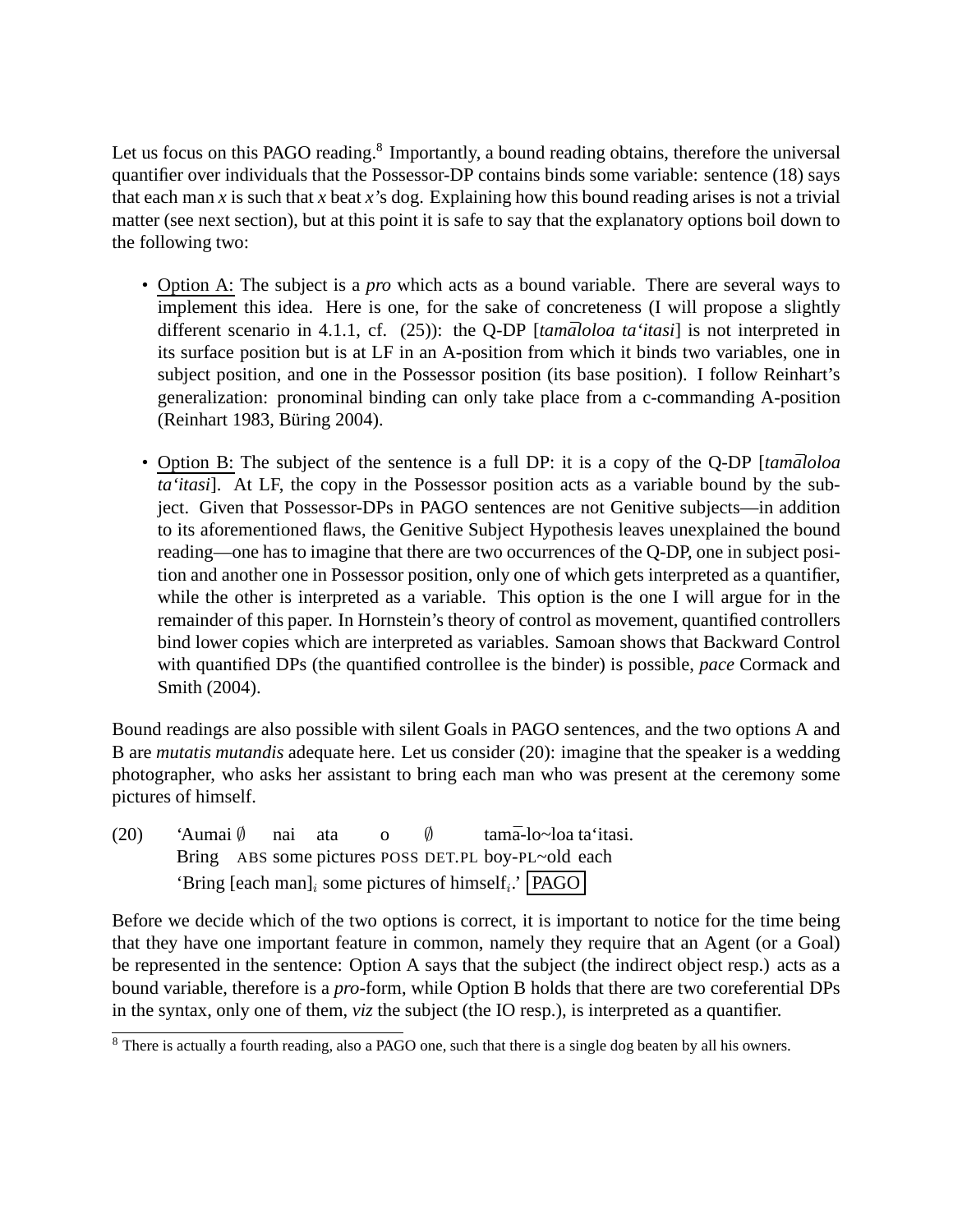# **4. Against the** *pro* **Hypothesis**

At the end of the last section, we reached an interim conclusion (there must be a coreferential silent DP in PAGO sentences), but we were left with a question: what is the exact nature of this DP? The discussion of the bound reading of (18) suggested that it might be a *pro*. In this section, I argue that this hypothesis cannot capture the range of the PAGO data and should thus be rejected.

# 4.1. Genitive Binding: A Seemingly Attractive Hypothesis

# 4.1.1. Genitive Binding

First of all, let us reexamine the properties of (18) repeated as (21) below:

| (21) | Na sasa $\emptyset$ le |                                                  | maile a | $\sqrt{ }$ | tamā-lo~loa ta'itasi.                                |
|------|------------------------|--------------------------------------------------|---------|------------|------------------------------------------------------|
|      |                        |                                                  |         |            | PST beat ABS DET.SG dog POSS DET.PL boy-PL~old each  |
|      |                        | The dog that belongs to all the men was beaten.' |         |            |                                                      |
|      |                        |                                                  |         |            | Or: 'S/he beat the dog that belongs to all the men.' |
|      |                        | Or: 'Each man beat his own dog.'   PAGO          |         |            |                                                      |

In Samoan, a Q-DP embedded in the Absolutive argument of a verb can be interpreted as the Agent (or Goal) argument of that same verb. I have described this phenomenon as an instance of PAGO, whereby a DP which surfaces as the argument of the possessive marker *a*/*o* gets interpreted as the Agent (or Goal) of the verb. But the fact that the embedded Q-DP can give rise to a bound reading, which I have presented as a sign of the presence of a silent argument, is reminiscent of a crosslinguistically well attested phenomenon, namely Genitive Binding.

(22) [[Every child]<sub>i</sub>'s mother]<sub>k</sub> thinks that he<sub>i,j</sub> is clever.

(22) has a reading in which the pronoun *he* is bound by the generalized quantifier *every child*. Genitive Binding is a kind of pronominal binding in which Reinhart's generalization, i.e. c-command of the pronoun from an A-position, is not obviously met, since the quantifier is embedded in the subject; but the condition is in fact met if binding is done by the entire DP *every child's mother* (I refer the reader to Büring 2004 for an E-type analysis of the phenomenon which is consistent with Reinhart's generalization). If Genitive Binding is what is happening in (21), then a *pro* is in order. As a matter of fact, Genitive Binding with an overt pronoun is possible in Samoan, witness (23):

 $(23)$ PST beat ERG DET.SG owner POSS DET.PL dog each sasa e le matai a  $\emptyset$ maile ta'itasi ia. 3SG 'The owner of [each dog]<sub>i</sub> beat it<sub>i</sub>.'

So it is tempting to analyze (21) as being an instance of Genitive Binding: under this hypothesis, the subject of (21) is a silent pronoun (nothing precludes this, since Samoan is pro-drop for  $3<sup>rd</sup>$ person), and it is bound by the Q-DP-containing object. The condition on c-command from an A-position can be met in (21) if scrambling has taken place (25): in effect, scrambled Absolutive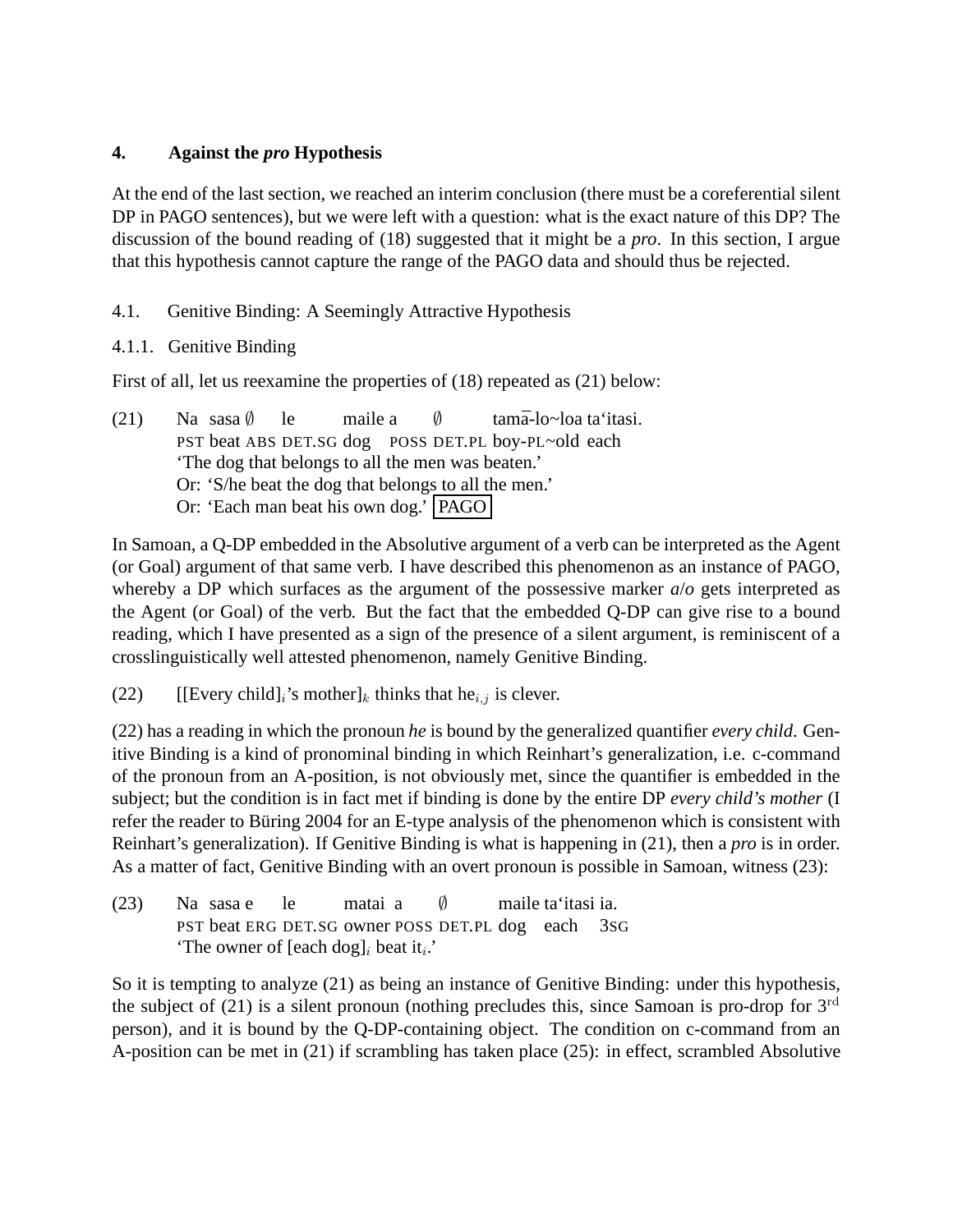arguments can A-bind Ergative ones (and Ergatives can A-bind scrambled Absolutives; but Abinding of the Ergative by the Absolutive is impossible in the canonical VSO order):

 $(24)$ PST chase ABS DET.PL boys all ERG DET.SG-POSS-3SG mother tuli ∅ ∅ tama 'uma e l-o-na tinā. '[Each boy]<sub>i</sub> was chased by his<sub>i</sub> mother.'



Regarding (20), Absolutive arguments can A-bind Oblique ones (and *vice versa*, suggesting that IOs are generated higher than DOs) in ditransitive VSO constructions:

 $(26)$ PST show ERG Sina ABS DET.PL boys all fā'ali e Sina ∅ ∅ tama 'uma i l-o-na to DET.SG-POSS-3SG mother tinā. 'Sina showed [each child] $_i$  to his $_{i,j}$  mother.'

Furthermore, an overt *postposed* Ergative pronoun can be A-bound by an Absolutive-internal possessive Q-DP:

 $(27)$ PST beat ABS DET.SG dog POSS DET.PL boy-PL~old each ERG 3SG sasa ∅ le maile a  $\emptyset$ tamā-lo~loa taʻitasi e ia. '[Each man]<sub>i</sub> beat his<sub>i,j</sub> dog.'

This result is expected, given what we now know about binding in the scrambled word order. It looks like this sentence only differs from (21) by the fact that the subject pronoun is overt in one and covert in the other. And if Genitive Binding obtains in (27), it is a priori reasonable to think it should also obtain in (21). Therefore Option A (the *pro* Hypothesis) seems tenable so far.

# 4.1.2. A Problem

Appealing though the Genitive Binding Hypothesis might seem, it hits a snag: it capitalizes on the fact that overt pronouns can be bound from within a c-commanding DP, and proposes to generalize to null pronouns; but this step is not warranted. In effect, substituting a null pronoun for the overt one in (23) leads to a loss of the bound reading.

 $(28)$ PST beat ERG DET.SG owner POSS DET.PL dog each sasa e le matai a  $\emptyset$ maile ta'itasi. 'The owner of [each dog]<sub>i</sub> beat it<sub>\**i*,*j*</sub>.'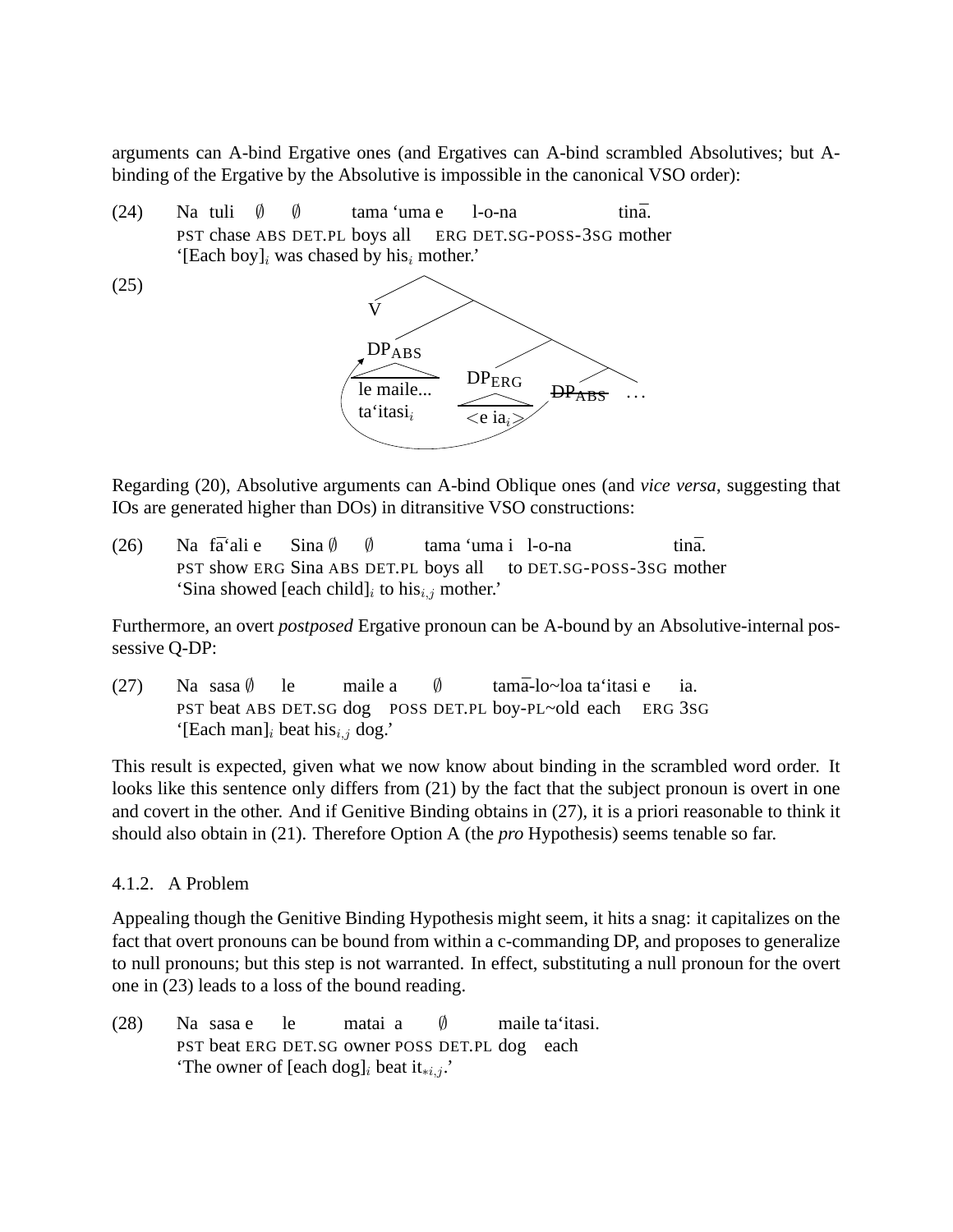The following sentence confirms that Absolutive pronouns can be dropped:

(29) Q: What did John do to his dog? A: Na sasa e PST beat ERG John Ioane. 'John beat it.'

Let us take stock: it is possible that the two sentences which contain overt pronouns (23) and (27) are indeed instances of standard Genitive Binding; but since (28), which lacks an overt (Absolutive) argument, is not an instance thereof, it is unclear why (21), which lacks an overt (Ergative) argument, should be. Granted, silent Ergative and silent Absolutive pronouns may have different properties w.r.t. binding, but in order to establish this difference, further research is necessary. Pending the results of this investigation, (28) might not be fatal to the *pro* Hypothesis, but it certainly makes it less attractive.

### 4.2. Condition C Violation

As we have seen, the *pro* Hypothesis (in other words Option A) does not meet with unqualified success; and there are reasons to find it downright insufficient. First, the most serious challenge posed by PAGO constructions is the fact that they seem to defy Condition C. The Backward Control Hypothesis (Option B) has a ready answer: the coreferential DPs are links of a chain. The *pro* Hypothesis (Option A) doesn't seem very promising, for it posits a pronoun in an offending position relative to an R-expression.

Let us see how it can deal with the problem. In a canonical PAGO sentence such as (1b), the R-expression is adjoined to the Theme NP, or it is an argument of a transitive noun; we also know that arguments can be scrambled in the postverbal domain. This situation is reminiscent of Condition C obviation through movement exemplified in (30): all A-movements, and  $\bar{A}$ -movements with certain provisos (as the contrast between (30c) and (30d) indicates, the adjunct/argument distinction matters for  $\bar{A}$ -movement) have been claimed to bleed Condition C (Lebeaux 1988, Fox 1999).

- (30) a. Every argument that John<sub>i</sub> is a genius seems to him<sub>i</sub> to be flawless.
	- b. The claim that  $John_i$  made seems to him<sub>i</sub> to be correct.
	- c. \*Which claim that John<sub>i</sub> was asleep did he<sub>i</sub> dispute?
	- d. Which claim that  $John_i$  made did he<sub>i</sub> defend?

At first sight, and assuming the generalization about A-movement is correct, it is conceivable that A-movement is the mechanism that circumvents Condition C in PAGO sentences: we know that the Absolutive DP can scramble past the Ergative and bind into it from this position (this is a hallmark of an A-position), and provided that A-movement does not reconstruct, the R-expression is not in the c-command domain of the postposed Ergative pronoun at LF. If this is on the right track, the adjunct/argument distinction should be irrelevant (whereas it would matter if the movement at play were  $\bar{A}$ , witness the contrast between (30c) and (30d)); this is actually correct, as illustrated in (31), in which the possessive marker, viz *o,* denotes the relation between a transitive noun and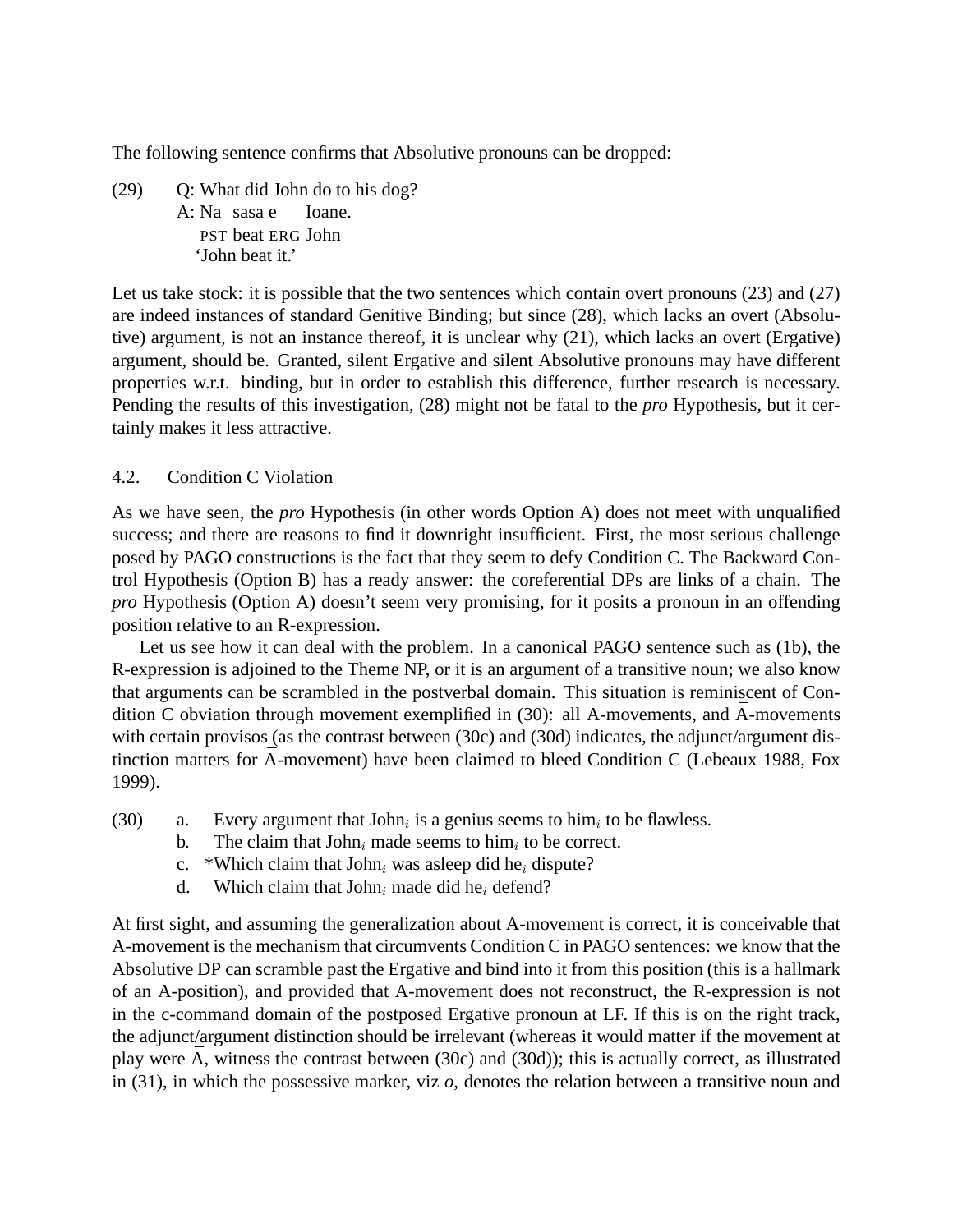its theme (recall that *o* has two usages, inalienable possession and Noun-Theme relation, while *a* marks alienable possession), without there being a Condition C effect:

 $(31)$ PST tear ABS DET.SG picture POSS John sasae ∅ le ata o Ioane. 'S/he<sub>j</sub> tore a picture of John<sub>i</sub>.' Or: 'John tore a picture of himself.' **PAGO** 

Upon closer inspection however, the idea faces a number of problems.

1. First, Condition C obviation through movement is unable to explain why PAGO readings are unavailable whenever the Possessor-DP is embedded in an Oblique DP, as illustrated in (32b):

| (32) |    | a. E alofa $\emptyset$ Ioane i 1-a-na                                                    |  |  |  | maile. |  |  |  |
|------|----|------------------------------------------------------------------------------------------|--|--|--|--------|--|--|--|
|      |    | PRS like ABS John OBL DET.SG-POSS-3SG dog                                                |  |  |  |        |  |  |  |
|      |    | 'John likes his dog.'                                                                    |  |  |  |        |  |  |  |
|      | b. | E alofa i le maile a Ioane.                                                              |  |  |  |        |  |  |  |
|      |    | PRS like OBL DET.SG dog POSS John<br>'S/he <sub>i</sub> likes John <sub>i</sub> 's dog.' |  |  |  |        |  |  |  |
|      |    | Not: 'John likes his own dog.'   *PAGO                                                   |  |  |  |        |  |  |  |

This fact is all the more surprising under the movement hypothesis because the Oblique DP can scramble past the Absolutive one, as shown in  $(33)$ :

 $(33)$ PRS like OBL DET.SG girl ABS John alofa i le teine ∅ Ioane. 'John likes the girl.'

The *pro* Hypothesis is hard-pressed to explain why Condition C violations can be circumvented when the potential offender is an Ergative *pro,* not when it is an Absolutive one. The Backward Control Hypothesis explains the lack of PAGO reading in (32b) by the fact that Obliques are opaque to A-movement, therefore to Possessor-raising.

*Overt* postposed pronouns circumvent Condition C effects, whether they are Ergative or (and this is crucial given the lack of PAGO reading of (32b)) Absolutive:

- $(34)$ PST beat ABS DET.SG dog POSS Seu ERG 3SG sasa ∅ le maile a Seu e ia. 'S/he $_{i,j}$  beat Seu<sub>i</sub>'s dog.'
- $(35)$ PST see OBL DET.SG dog POSS Seu yesterday ABS 3SG va'ai i le maile a Seu ananafi ∅ ia. 'S/he $_{i,j}$  saw Seu<sub>i</sub>'s dog yesterday.'

The contrast between (1b) and (32b) is puzzling in light of the strict parallel between (34) and (35): if it is *pro* that gives rise to PAGO readings, why does an Ergative *pro* behave differently from an Absolutive one? $9^9$ 

 $9$  I do not fully understand why postposed overt pronouns obviate Condition C; it might be that they are emphatic,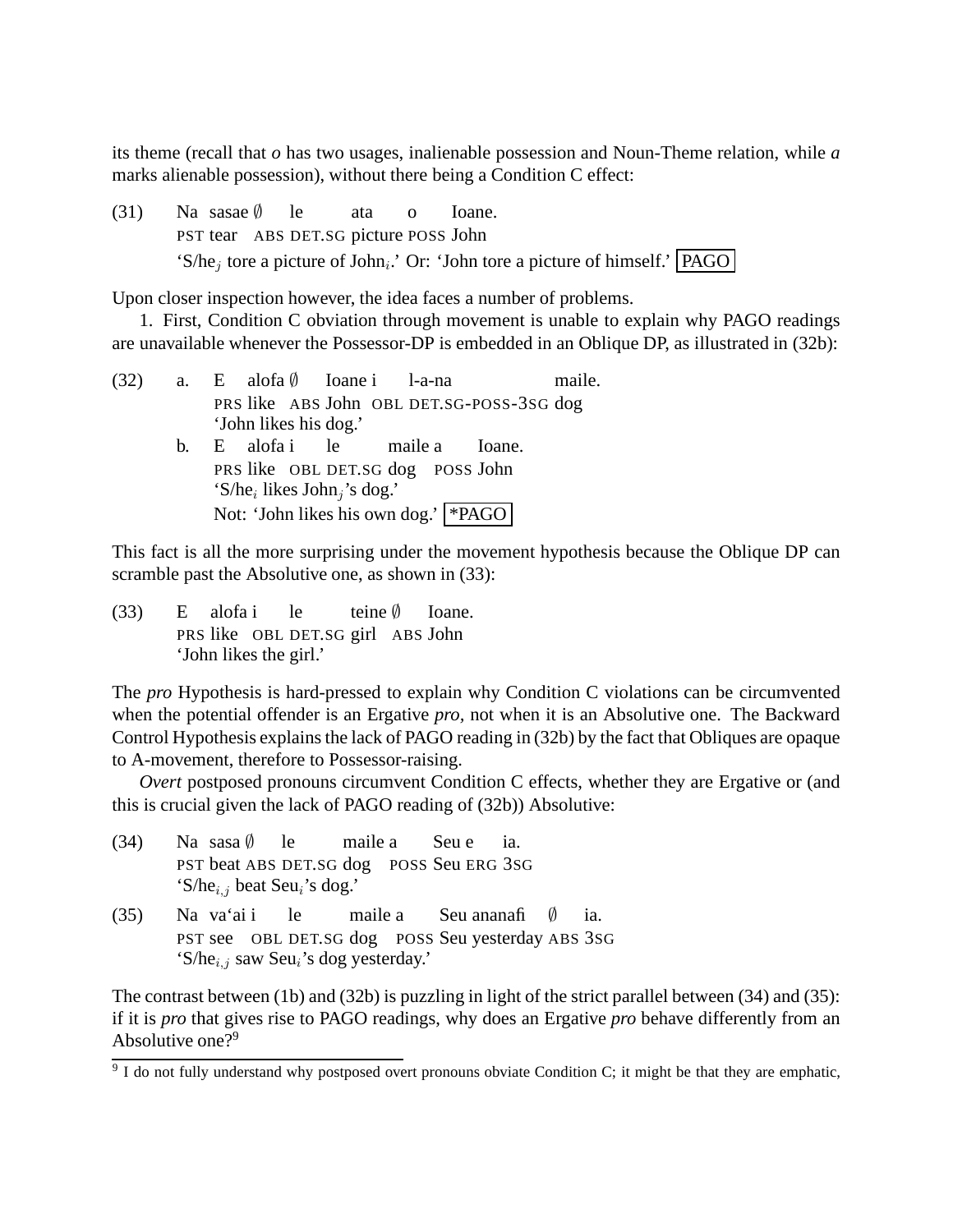2. Second, the fact that only the outermost possessor<sup>10</sup> can be interpreted as the Agent in (36) falls out from the Backward Control Hypothesis (the raising of the Possessor is subject to Minimality effects), but is unexpected under the *pro* Hypothesis (if *pro* can corefer with the outermost Possessor-DP without violating Condition C, why not with the innermost one?).

 $(36)$ PST cut ABS DET.SG picture POSS John POSS Sina 'oti ∅ le ata o Ioane a Sina. 'Sina cut her own picture of John.' PAGO Not: 'John cut the picture of himself that belongs to Sina.'

3. Third, not all transitive predicates participate in PAGO, witness the transitive verb *iloa* 'know' (which is one of the rare verbs whose subject is Ergative-marked although the object is not affected, cf. Koopman 2009). I submit that Possessor-raising requires that the Possessee be affected.

(37) E GENR know ABS DET.SG mother POSS DET.SG baby iloa ∅ le tina o le pepe. 'He<sub>i</sub> knows the baby<sub>j</sub>'s mother.' Not: 'The baby knows his own mother.' \* PAGO

Furthermore, I have observed some speaker variation: although my three consultants access PAGO readings with body part-denoting Absolutive DPs, one rejects PAGO readings of sentences where the possession is of the alienable kind, e.g. (1b), another one only accepts a small number of these, and the third one (whose judgments are given in this paper) is more liberal. These niceties appear to be out of the reach of a movement-based approach such as the *pro* Hypothesis, unless there are structural differences underlying this typology, to which the obviation mechanism is sensitive.

4.3. Non Droppable Pronouns

The *pro* Hypothesis predicts that PAGO readings should not be available with  $1<sup>st</sup>$  and  $2<sup>nd</sup>$  person Possessors, since Samoan is not pro-drop for these persons, as shown in (38):

(38) Q: Did you go to Apia? A: I, na \*(ou) alu i Yes PST 1SG.CL go OBL Apia Apia. 'Yes, I went to Apia.'

The prediction is not borne out, as (39) shows (notice that in this context the sentence is unlikely to be a short passive, and we can thus confidently label it PAGO):

(39) *(Context: the addressee was bitten by his own dog.)* Q: So what did you do?

perhaps reflexive, pronouns, cf. Mosel 1991; or reconstruction of the preposed DP is simply optional. In any event, the different behavior of putative Erg and Abs *pros* in PAGO sentences remains a mystery under the *pro* Hypothesis. <sup>10</sup>Rigorously, *Ioane* is a Theme-DP of a relational Noun in (36).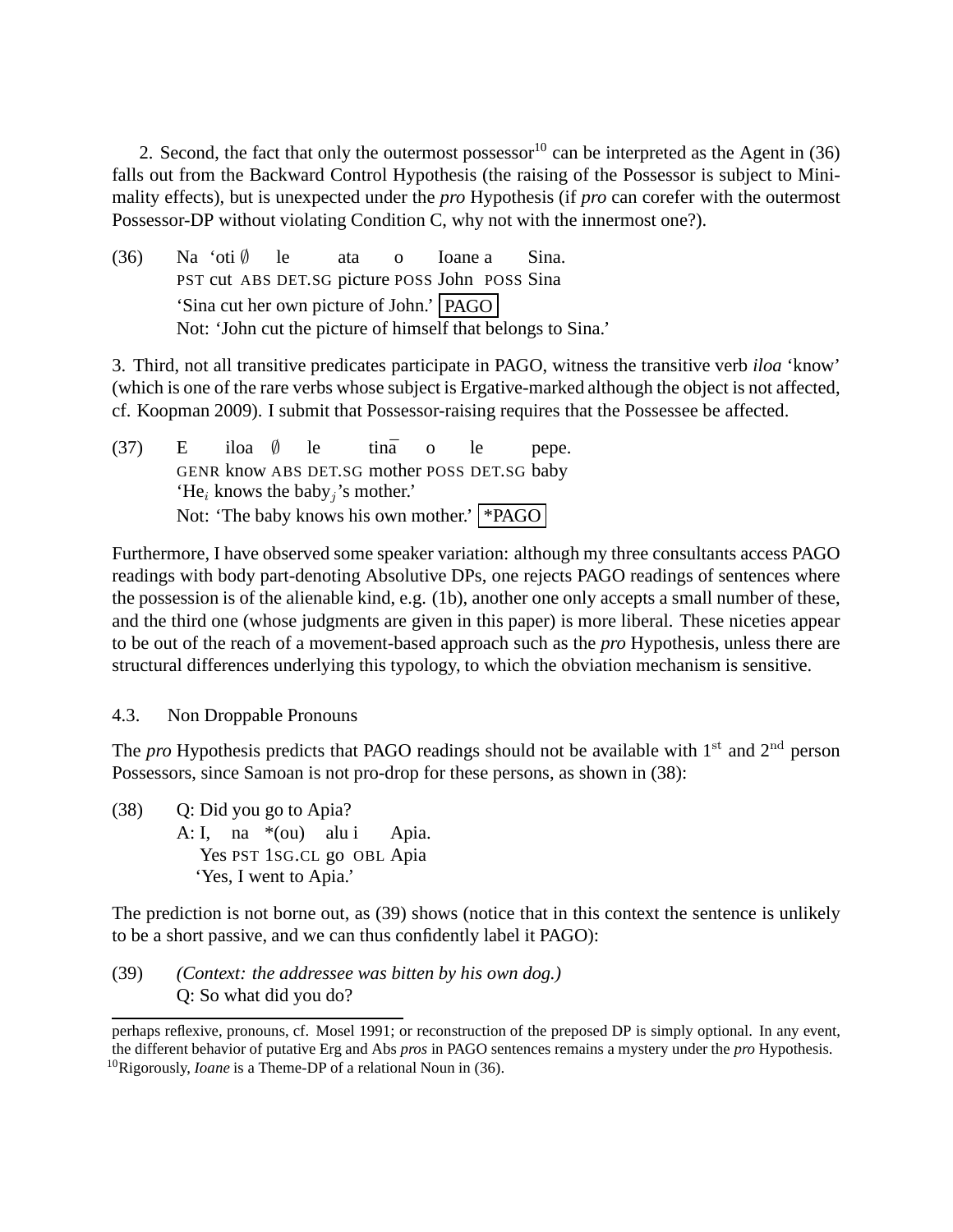A: Na sasa ∅ PST beat ABS DET.SG-POSS-1SG dog l-a-'u maile. 'I beat my dog.' PAGO

4.4. Floated Quantifiers

Remember that the universal quantifier *'uma* can float from the DP coreferential with the Possessor-DP in PAGO sentences. But *'uma* is unable to float from a *pro:* the following sentence is only grammatical if the quantifier is interpreted as an adverb modifying the main verb (and placing it at the end of the sentence makes this interpretive option unavailable):

 $(40)$ PST tear all sasae ('uma)  $\emptyset$ ABS DET.SG picture all le ata  $(*`uma).$ 'They tore the picture completely.' Not: 'They all tore the picture.'

Summarizing, all these reasons lead me to reject the *pro* Hypothesis in favor of the Backward Control Hypothesis (Potsdam 2006 makes a similar move about Malagasy).

### **5. Outstanding Problems**

Although I believe that the Backward Control Hypothesis is on the right track, and fares better than the competitors I have been able to imagine, I don't have yet a satisfactory answer to:

1. What motivates the PF deletion of the higher copy? Nunes's 2004 Chain Reduction Principle (CRP) holds that the pronounced copy is the one that has the fewest unchecked features: let me suggest that the higher copy is not in fact Case-marked (see Koopman 2009 about the intricate mechanisms of Ergative-marking) and can thus be deleted.

2. Why isn't there forward PAGO control (5)? Maybe because the lower copy has to be Casemarked, therefore the CRP doesn't apply to it (and only one copy can be pronounced).

### **6. Conclusion**

Samoan offers a new example of Backward Control. An analysis within the theory of control as movement appears to be the only viable one: the null controllee is a copy of the overt controller, and it is not a *pro;* it can pronominal-bind the overt controller which acts as a variable.

# **References**

- Avelino, Heriberto, John Foreman, Pam Munro, and Aaron Sonnenschein. 2004. Covert subjects in Zapotecan. Paper presented at the 2004 Annual Meeting of the Society for the Study of the Indigenous Languages of the Americas (SSILA). Boston, MA, January 2004.
- Black, Cheryl. 1996. A backwards binding construction in Zapotec. *Work Papers of the Summer Institute of Linguistics* 40:75–87.